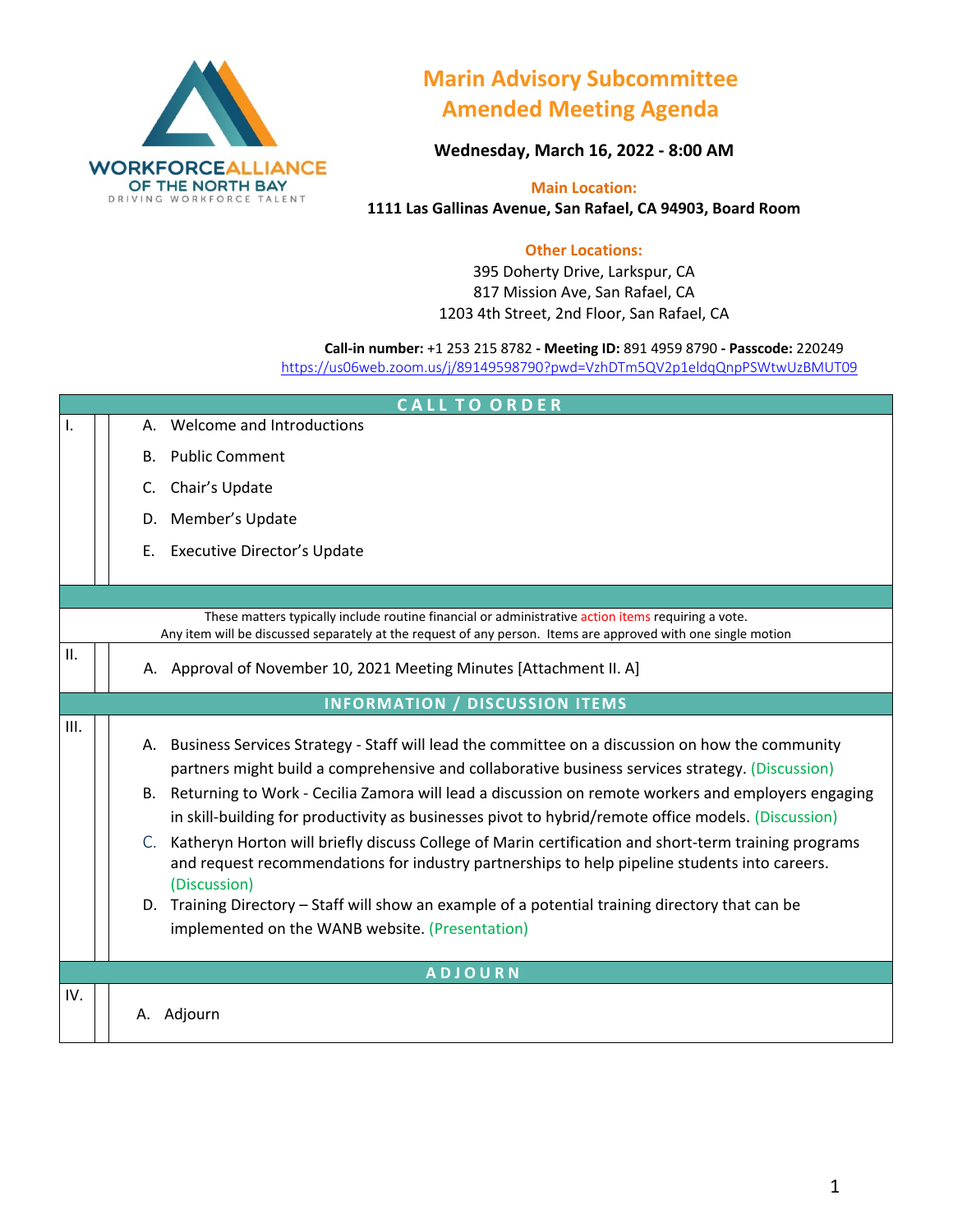Attachment II.A



## **Marin Advisory Subcommittee Meeting Minutes**

**Wednesday, November 10, 2021 - 8:00 AM**

**Main Location: 3240 Kerner Blvd., San Rafael, Rooms 109/110** 99 Montecillo Road, Quality modular building, San Rafael, CA 94903 817 Mission Ave., San Rafael, CA 94901 1111 Las Gallinas Avenue, San Rafael, CA 94903 1302 Lincoln Ave., San Rafael, CA 94901

**Call-in number: +1 669 900 9128 - Meeting ID: 995 4474 3317 - Passcode: 394882** <https://zoom.us/j/99544743317?pwd=MERTdTZhWlF2Y2J4Y1dRSVFsTmwwQT09>

| <b>CALL TO ORDER</b>    |                                                                                                                                                                                              |  |  |  |
|-------------------------|----------------------------------------------------------------------------------------------------------------------------------------------------------------------------------------------|--|--|--|
| $\mathbf{I}$ .          | A. Welcome and Introductions                                                                                                                                                                 |  |  |  |
|                         | Chair, Suzie Burns called the meeting to order at 8:12 a.m.                                                                                                                                  |  |  |  |
|                         | Members Present: Suzie Byrne (Chair), Katheryn Horton, Andrea Lackey, Ken Lippi, Mary Anne Perrine, Mary<br>Kay Sweeney, Joanne Webster, Cecilia Zamora, Jaemi Nash                          |  |  |  |
|                         | Members Absent: Omar Carrera, Keith Dias, Robert Eyler, Jason Henderson, Rick Wells                                                                                                          |  |  |  |
|                         | Workforce Alliance Staff Present: Executive Director Bruce Wilson, Taylor Swain, Sita Williams, Sylwia<br>Palczewska, Doug Orlando                                                           |  |  |  |
|                         | CareerPoint Staff Present: CareerPoint North Bay One-Stop Operator Brian Hooker, CareerPoint North Bay<br>Program Director Christy Gard, CareerPoint North Bay Operations Manager Jacob Blue |  |  |  |
|                         | <b>B.</b> Public Comment                                                                                                                                                                     |  |  |  |
|                         | None                                                                                                                                                                                         |  |  |  |
|                         | C. Chair's Update                                                                                                                                                                            |  |  |  |
|                         | D. Member's Update                                                                                                                                                                           |  |  |  |
|                         | E. Executive Director's Update                                                                                                                                                               |  |  |  |
|                         |                                                                                                                                                                                              |  |  |  |
| <b>CONSENT CALENDAR</b> |                                                                                                                                                                                              |  |  |  |
|                         | These matters typically include routine financial or administrative action items requiring a vote.                                                                                           |  |  |  |
| ΙΙ.                     | Any item will be discussed separately at the request of any person. Items are approved with one single motion<br>A. Approval of Sept. 29, 2021 Meeting Minutes [Attachment II. A]            |  |  |  |
|                         |                                                                                                                                                                                              |  |  |  |
|                         | Motion made to approve requested action.                                                                                                                                                     |  |  |  |
|                         | M/S: Joanne Webster/Mary Kay Sweeney                                                                                                                                                         |  |  |  |
|                         | Yea: 7                                                                                                                                                                                       |  |  |  |
|                         | Nay: 0<br>Abstentions: 1 - Suzie Byrne                                                                                                                                                       |  |  |  |
|                         | Absent: Omar Carrera, Keith Dias, Robert Eyler, Jason Henderson, Jaemi Nash, Rick Wells                                                                                                      |  |  |  |
|                         |                                                                                                                                                                                              |  |  |  |
|                         | <b>INFORMATION / DISCUSSION ITEMS</b>                                                                                                                                                        |  |  |  |